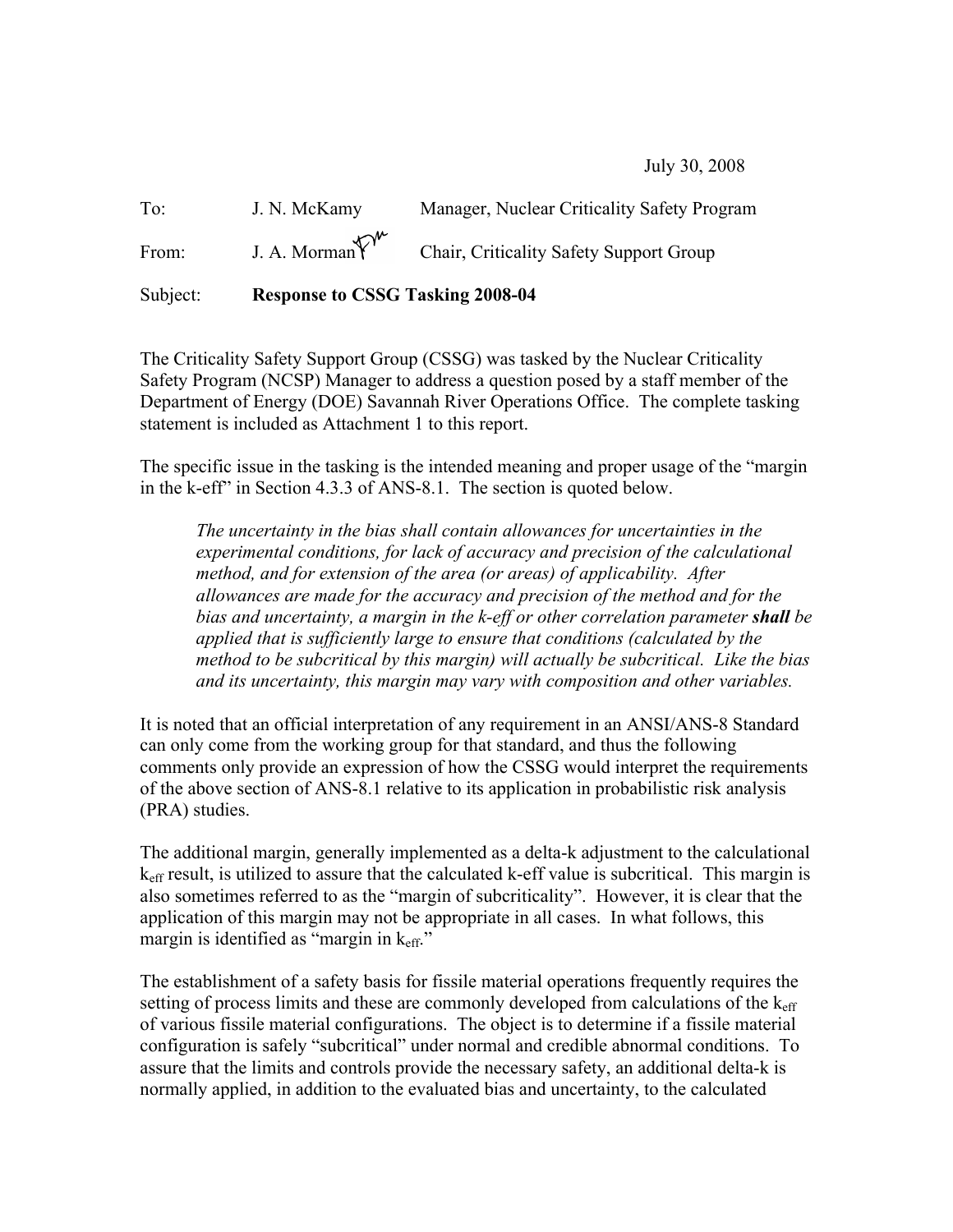values. From the bracketed statement in the second sentence of Section 4.3.3, the use of the margin of subcriticality applies to calculations meant to assure the fissile configuration would be subcritical.

Other applications of  $k<sub>eff</sub>$  calculations include those to determine the actual critical value such as in benchmark studies or in finding the actual failure limit for an upset condition. In these cases, an additional margin in  $k<sub>eff</sub>$  may not be appropriate as it would distort the meaning of the benchmark and/or the physical reality. The application of an additional margin to  $k<sub>eff</sub>$  calculations in support of PRA studies would depend on the purpose of the study. If the object of the PRA was to determine actual probabilities of a critical event, the use of this additional margin in the determination of actual critical states would distort the study and limit its usefulness. Should the application of the PRA be to support the determination of operational or safety limits associated with maintaining subcriticality, the application of the additional margin in  $k<sub>eff</sub>$  would be appropriate. Hence, the appropriate selection of this additional margin in  $k<sub>eff</sub>$  should be dependent upon the intended usage of the calculated k-eff value (e.g., non-zero additional margin for cases in which a configuration is to be demonstrated to be safely subcritical, zero additional margin for cases in which a critical configuration is to be determined) and can make the two proposed approaches consistent.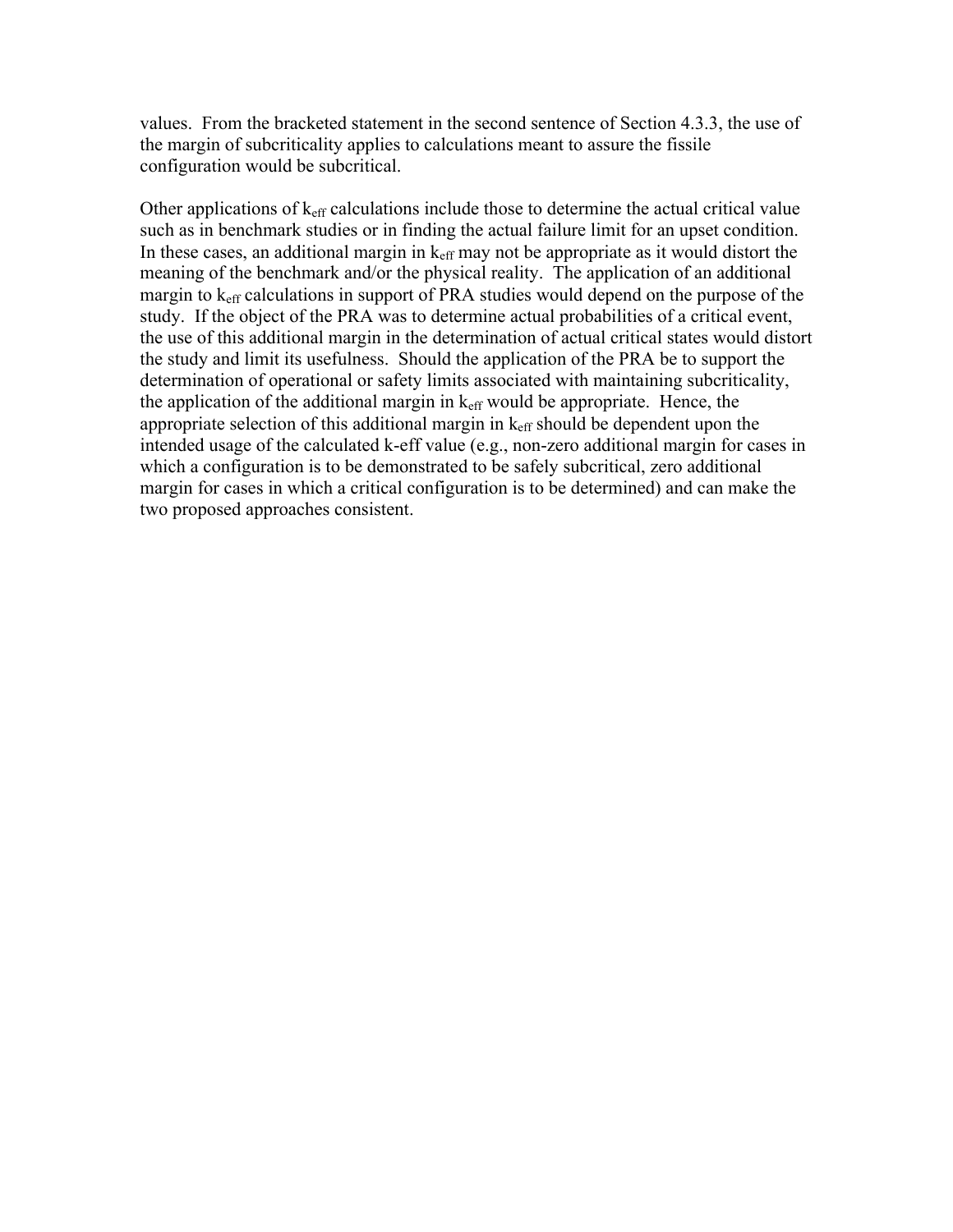## Attachment 1

## CSSG TASKING 2008-04 Date Issued: June 30, 2008

# Task Title:

Definition of critical in terms of calculated reactivity for use in probabilistic risk analysis.

## Task Statement:

Recently, an issue has surfaced at the Savannah River Site regarding the proper use of margin of subcriticality in conjunction with Probabilistic Risk Analysis (PRA). The purpose of a PRA is to determine the frequency that a criticality would occur for a given set of circumstances. A fault tree is developed with those events that in conjunction would lead to a critical configuration – the individual probabilities of those events are then combined mathematically to determine the overall frequency that the string required to reach criticality may be achieved. This process is used in some facilities to determine if criticality accident alarms are required. The critical configuration as well as most event sequences are determined by the criticality group and then fed to the risk analysis group for application of the PRA methodology to sequence the events and to assign probabilities. At question is the proper reactivity of the configuration to define as "critical". The two trains of thought are:

- 1. ANSI standards require that an arbitrary margin be provided that assure configurations calculated to be subcritical are truly subcritical (e.g., see ANSI/ANS-8.1, Paragraph 4.3.3.) Therefore the determination of when a system is critical is that point above which it can no longer be assured that it is safely subcritical (this is the same value used in typical NCSEs to set Criticality Safety Limits and is equivalent to  $1 + bias - bias$  uncertainty – margin of subcriticality).
- 2. Since PRA is a mathematical tool to determine the frequency of an event (criticality), the proper reactivity to determine if an event is critical is  $1+$ bias – bias uncertainty without the application of a subcritical margin (you are not trying to determine if a configuration is safety subcritical, but instead if a configuration is (or could be) critical). The value of  $1 + \text{bias}$  is the best estimate of a critical configuration as defined by the code. The application of the bias uncertainty to that value provides a small amount of margin for uncertainties in cross sections, experiments, etc.

To date, this issue has not been resolved on-site. The Department of Energy - Savannah River Operations Office (DOE-SR), Washington Savannah River Company (WSRC) and Washington Safety Management Solutions (WSMS) have